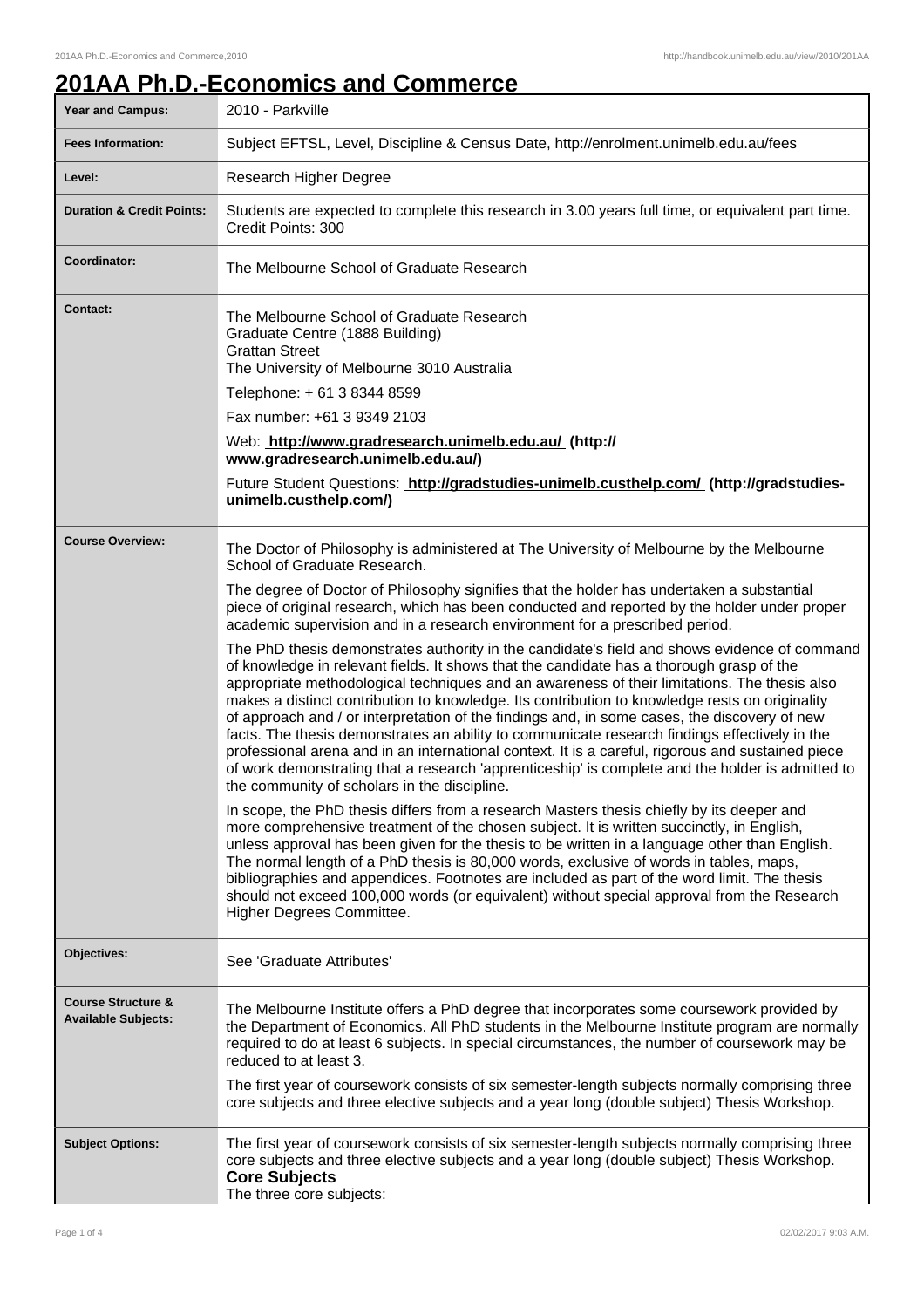|                            | <b>Subject</b>                                                                                                                                                                                                                                                                                                                                                                                                                                                                                                                                                                                                                                                                                                                                                                                                                                                                                                                                                                                                                                                                                                                                                                                                                                                                                                                                                                                                                                                                                                                                                                                                                                                                                                                                                                                                                                                                                                                                                                                          | <b>Study Period Commencement:</b>            | <b>Credit</b><br>Points: |  |  |
|----------------------------|---------------------------------------------------------------------------------------------------------------------------------------------------------------------------------------------------------------------------------------------------------------------------------------------------------------------------------------------------------------------------------------------------------------------------------------------------------------------------------------------------------------------------------------------------------------------------------------------------------------------------------------------------------------------------------------------------------------------------------------------------------------------------------------------------------------------------------------------------------------------------------------------------------------------------------------------------------------------------------------------------------------------------------------------------------------------------------------------------------------------------------------------------------------------------------------------------------------------------------------------------------------------------------------------------------------------------------------------------------------------------------------------------------------------------------------------------------------------------------------------------------------------------------------------------------------------------------------------------------------------------------------------------------------------------------------------------------------------------------------------------------------------------------------------------------------------------------------------------------------------------------------------------------------------------------------------------------------------------------------------------------|----------------------------------------------|--------------------------|--|--|
|                            | ECON90002 Microeconomics                                                                                                                                                                                                                                                                                                                                                                                                                                                                                                                                                                                                                                                                                                                                                                                                                                                                                                                                                                                                                                                                                                                                                                                                                                                                                                                                                                                                                                                                                                                                                                                                                                                                                                                                                                                                                                                                                                                                                                                | Semester 1                                   | 12.50                    |  |  |
|                            | ECON90003 Macroeconomics                                                                                                                                                                                                                                                                                                                                                                                                                                                                                                                                                                                                                                                                                                                                                                                                                                                                                                                                                                                                                                                                                                                                                                                                                                                                                                                                                                                                                                                                                                                                                                                                                                                                                                                                                                                                                                                                                                                                                                                | Semester 1                                   | 12.50                    |  |  |
|                            | <b>ECOM90005 Advanced Econometric Techniques</b>                                                                                                                                                                                                                                                                                                                                                                                                                                                                                                                                                                                                                                                                                                                                                                                                                                                                                                                                                                                                                                                                                                                                                                                                                                                                                                                                                                                                                                                                                                                                                                                                                                                                                                                                                                                                                                                                                                                                                        | Semester 1                                   | 12.50                    |  |  |
|                            | <b>Elective Subjects</b><br>Three elective subjects from:                                                                                                                                                                                                                                                                                                                                                                                                                                                                                                                                                                                                                                                                                                                                                                                                                                                                                                                                                                                                                                                                                                                                                                                                                                                                                                                                                                                                                                                                                                                                                                                                                                                                                                                                                                                                                                                                                                                                               |                                              |                          |  |  |
|                            | <b>Subject</b>                                                                                                                                                                                                                                                                                                                                                                                                                                                                                                                                                                                                                                                                                                                                                                                                                                                                                                                                                                                                                                                                                                                                                                                                                                                                                                                                                                                                                                                                                                                                                                                                                                                                                                                                                                                                                                                                                                                                                                                          | <b>Study Period Commencement:</b>            | <b>Credit</b><br>Points: |  |  |
|                            | ECON90012 Microeconomics II                                                                                                                                                                                                                                                                                                                                                                                                                                                                                                                                                                                                                                                                                                                                                                                                                                                                                                                                                                                                                                                                                                                                                                                                                                                                                                                                                                                                                                                                                                                                                                                                                                                                                                                                                                                                                                                                                                                                                                             | Semester 2                                   | 12.50                    |  |  |
|                            | ECON90014 Macroeconomics II                                                                                                                                                                                                                                                                                                                                                                                                                                                                                                                                                                                                                                                                                                                                                                                                                                                                                                                                                                                                                                                                                                                                                                                                                                                                                                                                                                                                                                                                                                                                                                                                                                                                                                                                                                                                                                                                                                                                                                             | Semester 2                                   | 12.50                    |  |  |
|                            | 316-658 Macroeconometrics                                                                                                                                                                                                                                                                                                                                                                                                                                                                                                                                                                                                                                                                                                                                                                                                                                                                                                                                                                                                                                                                                                                                                                                                                                                                                                                                                                                                                                                                                                                                                                                                                                                                                                                                                                                                                                                                                                                                                                               | Not offered 2010                             | 12.50                    |  |  |
|                            | ECOM90008 Microeconometrics                                                                                                                                                                                                                                                                                                                                                                                                                                                                                                                                                                                                                                                                                                                                                                                                                                                                                                                                                                                                                                                                                                                                                                                                                                                                                                                                                                                                                                                                                                                                                                                                                                                                                                                                                                                                                                                                                                                                                                             | Semester 2                                   | 12.50                    |  |  |
|                            | 316-672 Bayesian Econometrics                                                                                                                                                                                                                                                                                                                                                                                                                                                                                                                                                                                                                                                                                                                                                                                                                                                                                                                                                                                                                                                                                                                                                                                                                                                                                                                                                                                                                                                                                                                                                                                                                                                                                                                                                                                                                                                                                                                                                                           | Not offered 2010                             | 12.50                    |  |  |
|                            | Subjects may be selected from other six-hundred level subjects. The candidate's choice must<br>be approved by the Academic Convenor of the PhD program in the Melbourne Institute and the<br>Economics. Please note that subject offerings may vary over time.<br>Thesis proposal and workshop<br>Thesis proposal and workshop (double subject):                                                                                                                                                                                                                                                                                                                                                                                                                                                                                                                                                                                                                                                                                                                                                                                                                                                                                                                                                                                                                                                                                                                                                                                                                                                                                                                                                                                                                                                                                                                                                                                                                                                        |                                              |                          |  |  |
|                            | <b>Subject</b>                                                                                                                                                                                                                                                                                                                                                                                                                                                                                                                                                                                                                                                                                                                                                                                                                                                                                                                                                                                                                                                                                                                                                                                                                                                                                                                                                                                                                                                                                                                                                                                                                                                                                                                                                                                                                                                                                                                                                                                          | <b>Study Period Commencement:</b>            | <b>Credit</b><br>Points: |  |  |
|                            | ECON90030 Economics Thesis Workshop                                                                                                                                                                                                                                                                                                                                                                                                                                                                                                                                                                                                                                                                                                                                                                                                                                                                                                                                                                                                                                                                                                                                                                                                                                                                                                                                                                                                                                                                                                                                                                                                                                                                                                                                                                                                                                                                                                                                                                     | RHD First Half Year, RHD<br>Second Half Year | Not<br>Assigned          |  |  |
| <b>Entry Requirements:</b> | The criteria for assessing applicants' eligibility for PhD candidature are:<br>1 Minimum qualifications<br>Applicants are normally required to have completed at least a four-year honours degree<br>at H2A standard from an Australian university, or a qualification or combination of<br>qualifications considered by the RHD Committee to be equivalent. For particular disciplines<br>applicants are also required to complete, at an appropriate level, a Graduate Management<br>Admissions Test (GMAT) or a Graduate Record Entry (GRE) test.<br>2 Minimum level of academic achievement<br>Applicants should have achieved an overall H1 (80-100%) or H2A (75-79%) grade in the<br>relevant honours or Masters degree.<br>3 Relevance of the degree<br>The completed degree must be in an area that is relevant to the intended PhD,<br>including sufficient specialisation such that the applicant will have already developed an<br>understanding and appreciation of a body of knowledge relevant to the intended PhD.<br>4 Evidence of research ability<br>Applicants are normally required to have completed a research project/component that<br>accounts for at least 25% of their year's work at 4th year or at Masters level. Graduates of<br>certain professional degrees at the University of Melbourne, including MBBS, BVSc, LLB,<br>BPhysio and BEng are deemed to have met this requirement.<br>5 Currency of applicant's knowledge of the discipline<br>The applicant's degree/s and/or professional experience must demonstrate that their<br>knowledge of the discipline in which they plan to undertake their research higher degree is<br>current.<br>6 Assessment of level of commitment<br>Based on interview or other communication, an assessment should be made of the level of<br>understanding, motivation and time commitment of the student for the proposed program<br>of study. For example, a full-time student would be expected to devote at least 40 hours a |                                              |                          |  |  |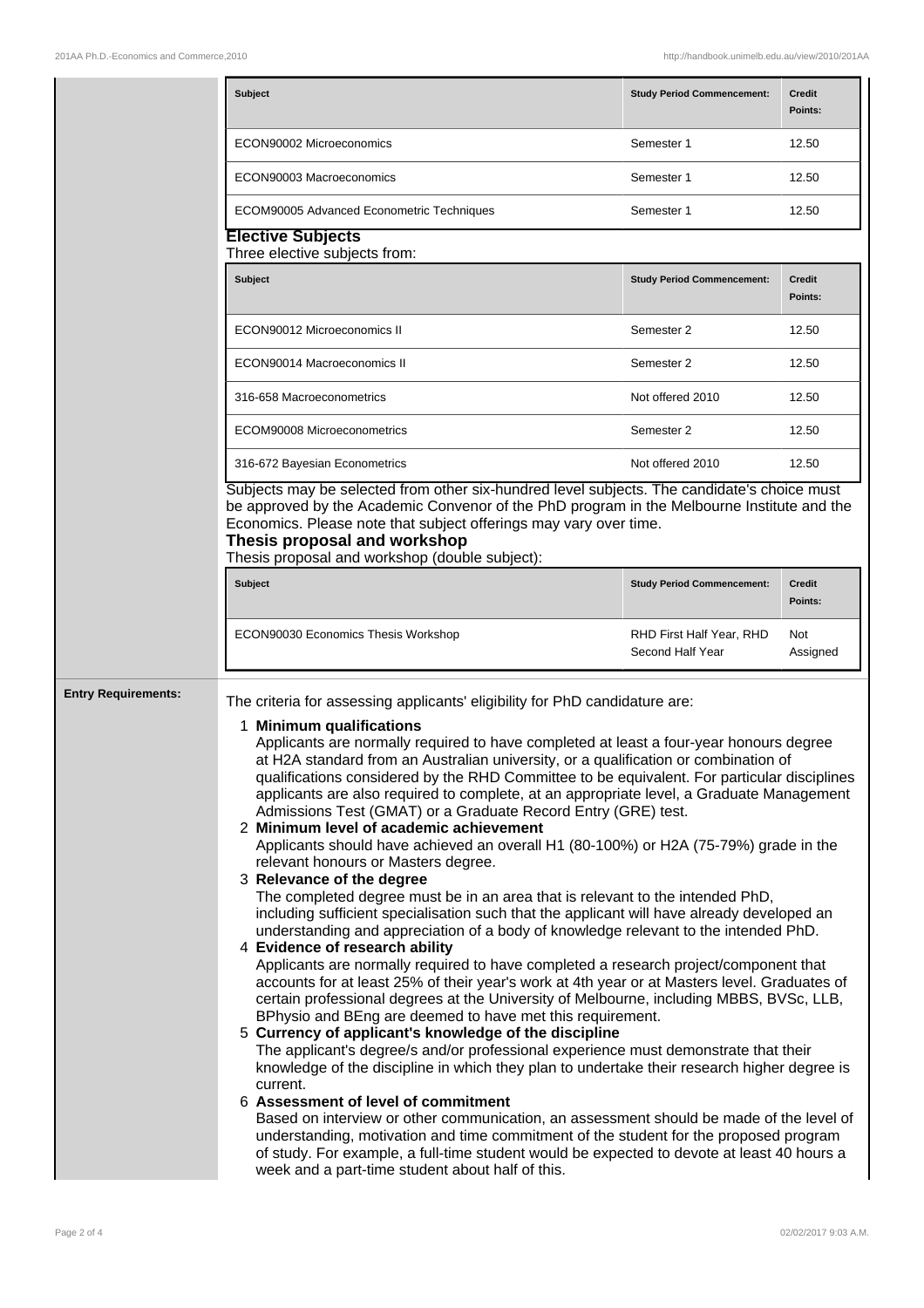|                                                   | Applicants must also meet the University's <b>English Language requirements (http://cms-</b><br>futurestudents.unimelb.edu.au/int/entry-req/grad/english-req).                                                                                                                                                                                                                                                                                                                                                                                                                                                                                                                                                                                                                                                                                                                                                                                                                                                                                                                                                                                                                                                                                                                                                                                                                                                                                                                                                                                                                                                                                                                                                                                                                                                                                                                                                                                                                                                                                               |
|---------------------------------------------------|--------------------------------------------------------------------------------------------------------------------------------------------------------------------------------------------------------------------------------------------------------------------------------------------------------------------------------------------------------------------------------------------------------------------------------------------------------------------------------------------------------------------------------------------------------------------------------------------------------------------------------------------------------------------------------------------------------------------------------------------------------------------------------------------------------------------------------------------------------------------------------------------------------------------------------------------------------------------------------------------------------------------------------------------------------------------------------------------------------------------------------------------------------------------------------------------------------------------------------------------------------------------------------------------------------------------------------------------------------------------------------------------------------------------------------------------------------------------------------------------------------------------------------------------------------------------------------------------------------------------------------------------------------------------------------------------------------------------------------------------------------------------------------------------------------------------------------------------------------------------------------------------------------------------------------------------------------------------------------------------------------------------------------------------------------------|
|                                                   | Additional criterion: your area of interest, see http://www.gsbe.unimelb.edu.au/future/<br>admissions/how_research.html (http://www.gsbe.unimelb.edu.au/future/admissions/<br>how_research.html).                                                                                                                                                                                                                                                                                                                                                                                                                                                                                                                                                                                                                                                                                                                                                                                                                                                                                                                                                                                                                                                                                                                                                                                                                                                                                                                                                                                                                                                                                                                                                                                                                                                                                                                                                                                                                                                            |
|                                                   | Please note that prospective students wishing to undertake the PhD with Coursework<br>(Accounting and Business Information Systems) are also required to complete a Graduate<br>Management Admissions Test (GMAT) and obtain a score of at least 600.                                                                                                                                                                                                                                                                                                                                                                                                                                                                                                                                                                                                                                                                                                                                                                                                                                                                                                                                                                                                                                                                                                                                                                                                                                                                                                                                                                                                                                                                                                                                                                                                                                                                                                                                                                                                        |
| <b>Core Participation</b><br><b>Requirements:</b> | For the purpose of considering requests for Reasonable Adjustments under the Disability<br>Standards for Education (Cwth 2005), and Students Experiencing Academic Disadvantage<br>Policy, academic requirements for this course are articulated in the Course Description, Course<br>Objectives and Generic Skills of this entry. The University is dedicated to provide support to<br>those with special requirements. Further details on the disability support scheme can be found<br>at the Disability Liaison Unit website: http://www.services.unimelb.edu.au/disability/                                                                                                                                                                                                                                                                                                                                                                                                                                                                                                                                                                                                                                                                                                                                                                                                                                                                                                                                                                                                                                                                                                                                                                                                                                                                                                                                                                                                                                                                             |
| <b>Graduate Attributes:</b>                       | Doctoral degrees at the University of Melbourne seek to develop graduates who demonstrate<br>academic leadership, increasing independence, creativity and innovation in their research<br>work. The University expects its doctoral graduates to have the following qualities and<br>skills: an advanced ability to initiate research and to formulate viable research questions; a<br>demonstrated capacity to design, conduct and report sustained and original research;the<br>capacity to contextualise research within an international corpus of specialist knowledge;an<br>advanced ability to evaluate and synthesize research-based and scholarly literature;an<br>advanced understanding of key disciplinary and multi-disciplinary norms and perspectives<br>relevant to the field; highly developed problem-solving abilities and flexibility of approach; the<br>ability to analyse critically within and across a changing disciplinary environment; the capacity<br>to disseminate the results of research and scholarship by oral and written communication to<br>a variety of audiences; a capacity to cooperate with and respect the contributions of fellow<br>researchers and scholars;a profound respect for truth and intellectual integrity, and for the ethics<br>of research and scholarship;an advanced facility in the management of information, including<br>the application of computer systems and software where appropriate to the student's field of<br>study;an understanding of the relevance and value of their research to national and international<br>communities of scholars and collaborators;an awareness where appropriate of issues related<br>to intellectual property management and the commercialisation of innovation; andan ability to<br>formulate applications to relevant agencies, such as funding bodies and ethics committees. The<br>University provides a variety of opportunities in addition to the supervised research program, to<br>facilitate a students' acquisition of these attributes. |
| Links to further<br>information:                  | www.gradresearch.unimelb.edu.au                                                                                                                                                                                                                                                                                                                                                                                                                                                                                                                                                                                                                                                                                                                                                                                                                                                                                                                                                                                                                                                                                                                                                                                                                                                                                                                                                                                                                                                                                                                                                                                                                                                                                                                                                                                                                                                                                                                                                                                                                              |
| Notes:                                            | <b>Application Procedure</b><br>Detailed information for prospective PhD students regarding the application<br>process, including the application form is available on the MSGR website<br>at http://www.futurestudents.unimelb.edu.au/grad/research (http://<br>www.futurestudents.unimelb.edu.au/grad/research).                                                                                                                                                                                                                                                                                                                                                                                                                                                                                                                                                                                                                                                                                                                                                                                                                                                                                                                                                                                                                                                                                                                                                                                                                                                                                                                                                                                                                                                                                                                                                                                                                                                                                                                                           |
|                                                   | It is important to note that there is a separate application form for local and international<br>students.                                                                                                                                                                                                                                                                                                                                                                                                                                                                                                                                                                                                                                                                                                                                                                                                                                                                                                                                                                                                                                                                                                                                                                                                                                                                                                                                                                                                                                                                                                                                                                                                                                                                                                                                                                                                                                                                                                                                                   |
|                                                   | PhD applicants should discuss their research interests with a potential supervisor at the<br>department in which they would like to enrol prior to submitting an application.                                                                                                                                                                                                                                                                                                                                                                                                                                                                                                                                                                                                                                                                                                                                                                                                                                                                                                                                                                                                                                                                                                                                                                                                                                                                                                                                                                                                                                                                                                                                                                                                                                                                                                                                                                                                                                                                                |
|                                                   |                                                                                                                                                                                                                                                                                                                                                                                                                                                                                                                                                                                                                                                                                                                                                                                                                                                                                                                                                                                                                                                                                                                                                                                                                                                                                                                                                                                                                                                                                                                                                                                                                                                                                                                                                                                                                                                                                                                                                                                                                                                              |
|                                                   | The <b>Find an Expert (http://www.findanexpert.unimelb.edu.au/)</b> website may assist you to<br>find an appropriate supervisor. Prospective PhD candidates should also investigate department<br>websites for information on current research and contact details. Department websites are<br>easily accessed from <b>faculty homepages</b> (http://www.unimelb.edu.au/az/faculties.html).                                                                                                                                                                                                                                                                                                                                                                                                                                                                                                                                                                                                                                                                                                                                                                                                                                                                                                                                                                                                                                                                                                                                                                                                                                                                                                                                                                                                                                                                                                                                                                                                                                                                  |
|                                                   | Applications are accepted year-round but a number of programs only offer Semester One<br>commencement. Please check the relevant program details in the current Graduate Prospectus<br>of the Graduate School of Business and Economics.                                                                                                                                                                                                                                                                                                                                                                                                                                                                                                                                                                                                                                                                                                                                                                                                                                                                                                                                                                                                                                                                                                                                                                                                                                                                                                                                                                                                                                                                                                                                                                                                                                                                                                                                                                                                                     |
|                                                   | Which scholarship can I apply for?<br>Students can find information about graduate research scholarships offered by the University<br>of Melbourne at the <b>Melbourne Scholarships Office</b> (http://cms.services.unimelb.edu.au/<br>scholarships/pgrad/).<br><b>Facilities and Supports:</b>                                                                                                                                                                                                                                                                                                                                                                                                                                                                                                                                                                                                                                                                                                                                                                                                                                                                                                                                                                                                                                                                                                                                                                                                                                                                                                                                                                                                                                                                                                                                                                                                                                                                                                                                                              |